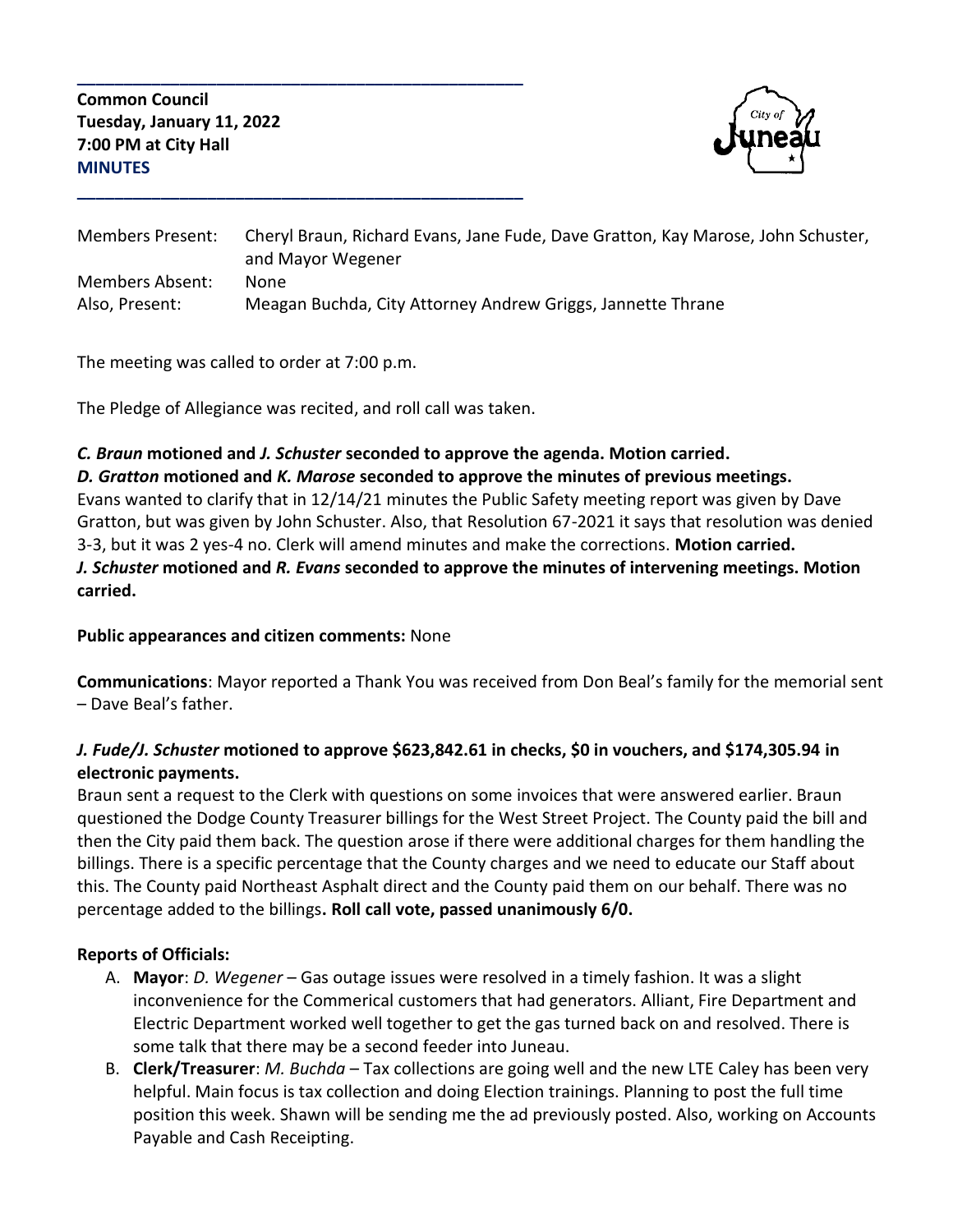#### C. **Written Reports**:

- 1. Building Permits Report. No questions.
- 2. Police Department Report: *No reports submitted*.
- 3. Juneau Fire and Rescue Report: *No reports submitted*.
- 4. Juneau EMS Report: *No reports submitted*.

#### **Reports of Committees/Commission/Boards:**

### **A. Library Report**

1. Chairman Report - *J. Thrane* was present to talk about the popcorn machine purchased last summer and brought popcorn for Council. She used it for the outdoor movies when the weather was warmer. They are bringing back movies at the Library and people will get popcorn during the movie. There are children's nights and adult nights. They are excited to have people back in the library. They have not had these events since March 2020. They plan to social distance and let the Public make their decision if they want to come in or not. Hoopla is a digital platform and since COVID digital sales have increased. It provides books, audio books, magazines, movies and music. Children's programs are starting back up, including Lego Lab and Winter Reading programs. 2/3/2022 Mr. Lincoln is coming to the Library at 5:30-7pm. He is coming from Ohio and has presented in every state.

### **B. Plan Commission**

1. Chairman Report – *D. Gratton* reported that Matt & Katie Lindemann came to split a middle property on Center Street with their neighbor to create larger properties. The Lindemann's would like to build a shed. Jennifer and Jeremy Hildebrandt also attended are thinking of moving their house out of town and abandoning the lot. If the house was moved the utilities would be required to be abandoned out to the mains or reused for a replacement structure within one year, with no scratch curb gutter damage. It would be costly to move large house. The house is on the corner across from Kwik Trip. Overhead lines would have to be dropped. Jennifer and Jeremy would have to cover all of these costs. The city would have no interest in purchasing this property.

### **C. Finance Committee** – *C*. *Braun: No Meeting*

### **D. Personnel Committee**

- 1. Chairman Report *K. Marose* said at the last meeting the accepted the letter of resignation of the Deputy Clerk and authorized the Clerk/Treasurer to hire an LTE. Spoke about COVID-19 concerns.
- 2. **Approve Resolution 68-2021** *(Approve the Sunsetting of the City of Juneau COVID-19 Plan and Procedure adopted March 23, 2020).*

### **Marose motioned and Braun seconded to approve Resolution 68-2021.**

Braun clarified that the Resolution number was incorrect and that they do not start over until April after the Election of every year. Clerk/Treasurer amended minutes and resolution to reflect 68-2021. Evans asked for clarification about sick leave and allowing employees to work from home. Employees would have to use their benefit time if they are showing symptoms or decide to stay home. The concern is that employees will come to work sick if they have to use their own benefit time. Currently, numerous departments have employees out getting paid COVID time. We can address this again if needed and create a new Policy. **Motion carried by roll call vote: Yes-6; No-0.**

# **E. Public Safety**

1. Chairman Report – *J. Schuster: No meeting*

# **F. Public Works**

1. Chairman Report – *D. Gratton: No meeting*